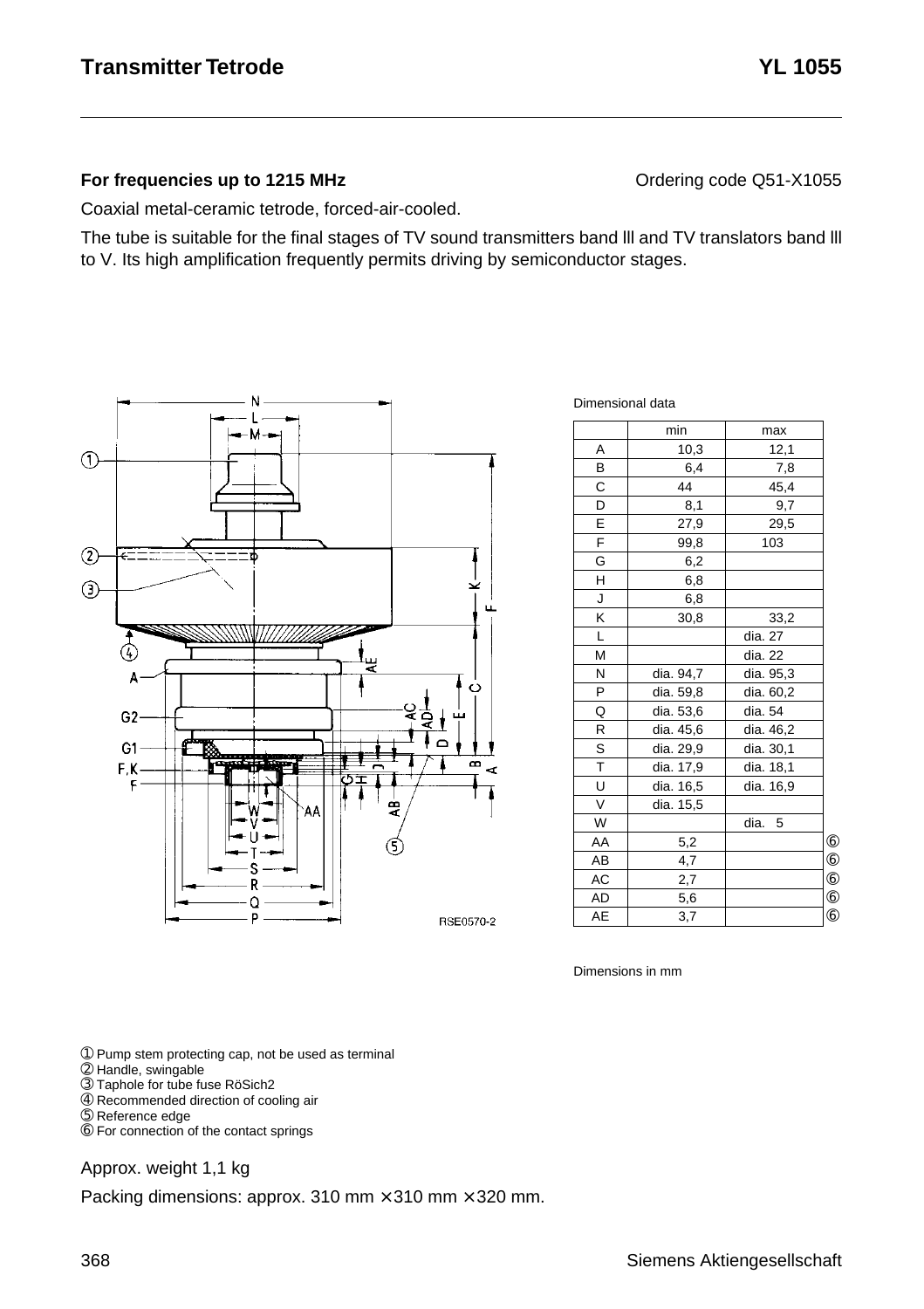# **Heating**

| Heater voltage                | $U_{\rm F}$ | 3,8 ( $\pm$ 5 %) | V <sub>1</sub> |
|-------------------------------|-------------|------------------|----------------|
| Heater current                | ΙF          | $19.5 \pm 2$     | A              |
| Preheating time               | $t_{h}$     | $\geq$ 3         | min            |
| Heating: indirect by ac or dc |             |                  |                |
| Cathode: matrix oxide         |             |                  |                |

# **Characteristics**

| Amplification factor of screen grid<br>at $U_{\rm A} = 2.5 \text{ kV}$ , $U_{\rm C2} = 500 \text{ V}$ , $I_{\rm A} = 0.5 \text{ A}$ | $\mu$ <sub>g2g1</sub> |    |      |
|-------------------------------------------------------------------------------------------------------------------------------------|-----------------------|----|------|
| Transconductance<br>at $U_{A} = 2.5$ kV, $U_{G2} = 500$ V, $I_{A} = 0.5$ A                                                          |                       | 55 | mA/V |

| <b>Capacitances</b>      |                  | min | nom   | max   |    |
|--------------------------|------------------|-----|-------|-------|----|
| Cathode/control grid     | $c_{\text{kq1}}$ | 38  | 42    | 46    | рF |
| Cathode/screen grid      | $c_{\text{kq2}}$ | 1,9 | 2,2   | 2,5   | pF |
| Cathode/anode            | $c_{\rm ka}$     |     | 0,005 | 0,011 | рF |
| Control grid/screen grid | $c_{q1q2}$       | 56  | 60    | 64    | рF |
| Control grid/anode       | $c_{\rm g1a}$    |     | 0,05  | 0.06  | pF |
| Screen grid/anode        | $c_{\rm g2a}$    | 7,5 | 8,0   | 8,8   | pF |

#### **Accessories Contract Contract Contract Contract Contract Contract Contract Contract Contract Contract Contract Contract Contract Contract Contract Contract Contract Contract Contract Contract Contract Contract Contract Co**

| Tube fuse                                         | RöSich <sub>2</sub> | Q81-X14022)              |
|---------------------------------------------------|---------------------|--------------------------|
| Tube fuse                                         | RöSich9             | Q81-X1409 <sup>2</sup> ) |
| Socket wrench for tube fuse                       | RöZub10             | Q81-X2110                |
| Tube protective device                            | RöKt <sub>2</sub>   | Q81-X1302                |
| Pull switch for tube fuse                         | RöKt11              | Q81-X1311                |
| Cavity band III, 200 W vision/sound               | TK4425              | Q94-X4425                |
| Cavity band IV/V, 200 W vision/sound              | TK4435              | Q94-X4435                |
| Cavity band III, 800 W sound                      | TK4450              | Q94-X4450                |
| Spring-finger contact for anode terminal          | <b>YLZ9521a</b>     | Q81-X9204                |
| Spring-finger contact for screen grid terminal    | YLZ9521g2           | Q81-X9205                |
| Spring-finger contact for control grid terminal   | YLZ9521g1           | Q81-X9206                |
| Spring-finger contact for heater cathode terminal | <b>YLZ9523</b>      | Q81-X9523                |
|                                                   |                     |                          |

for immediate operation, the tube can be continuously heated without damaging the cathode. The optimum heater voltage for \$1,8 V. The standby and operating times should be equal (e.g. 1 week operation, 1 week standby). Care should be taken not to exceed the maximum permissible surface temperature of 250 °C even during standby operation, especially without cooling.

<sup>2)</sup> RöSich2 (120 mm) and RöSich9 (25 mm) only differ in the length of the phosphor-bronze litz wire.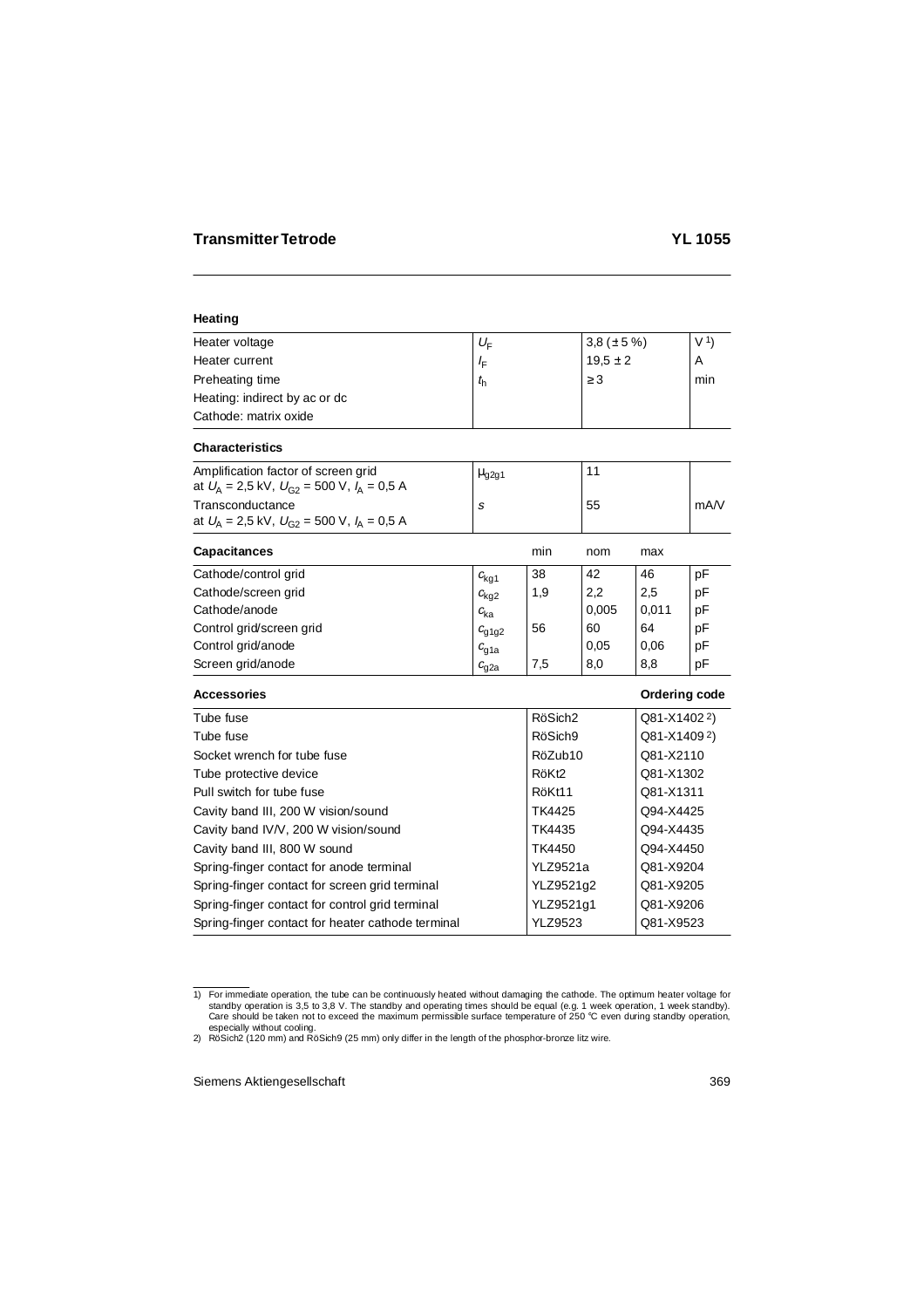| Frequency                 |                     | 860    | <b>MHz</b>      |
|---------------------------|---------------------|--------|-----------------|
| Cold anode voltage (dc)   | $U_{A,0}$           | 3200   | V               |
| Anode voltage (dc)        | $U_{\rm A}$         | 3000   | ν               |
| Screen grid voltage (dc)  | $U_{G2}$            | 650    | ν               |
| Control grid voltage (dc) | $U_{G1}$            | $-100$ | ٧               |
| Cathode current (dc)      | $I_{\mathsf{K}}$    | 800    | mA              |
| Output power              | P <sub>2</sub>      | 800    | W               |
| Anode dissipation         | $P_{A}$             | 1,8    | kW              |
| Screen grid dissipation   | $P_{G2}$            | 20     | W               |
| Control grid dissipation  | $P_{G1}$            | 3      | W               |
| Surface temperature       | $t_{\mathsf{surf}}$ | 250    | $^{\circ}$ C 1) |
|                           |                     |        |                 |

# **Operating characteristics for TV sound transmitters**

| Frequency                      |                | 170  230  | MHz             |
|--------------------------------|----------------|-----------|-----------------|
| Bandwidth (3 dB)               | В              | 2         | <b>MHz</b>      |
| Output power                   | P <sub>2</sub> | 800       | W <sup>2</sup>  |
| Power gain                     | $V_{\sf p}$    | $\geq$ 19 | dB              |
| Anode voltage (dc)             | $U_{\rm A}$    | 2750      | V               |
| Screen grid voltage (dc)       | $U_{G2}$       | 500       | V               |
| Zero signal anode current (dc) | $I_{A,0}$      | 400       | mA              |
| Anode current (dc)             | $I_A$          | 700       | mA              |
| Screen grid current (dc)       | $I_{G2}$       | 10        | mA <sup>3</sup> |

<sup>1)</sup> See cooling.

<sup>2)</sup> Power at cavity output with ≥ 90 % circuit efficiency. 3) The power supply must be designed for a screen grid current of – 5 to + 40 mA.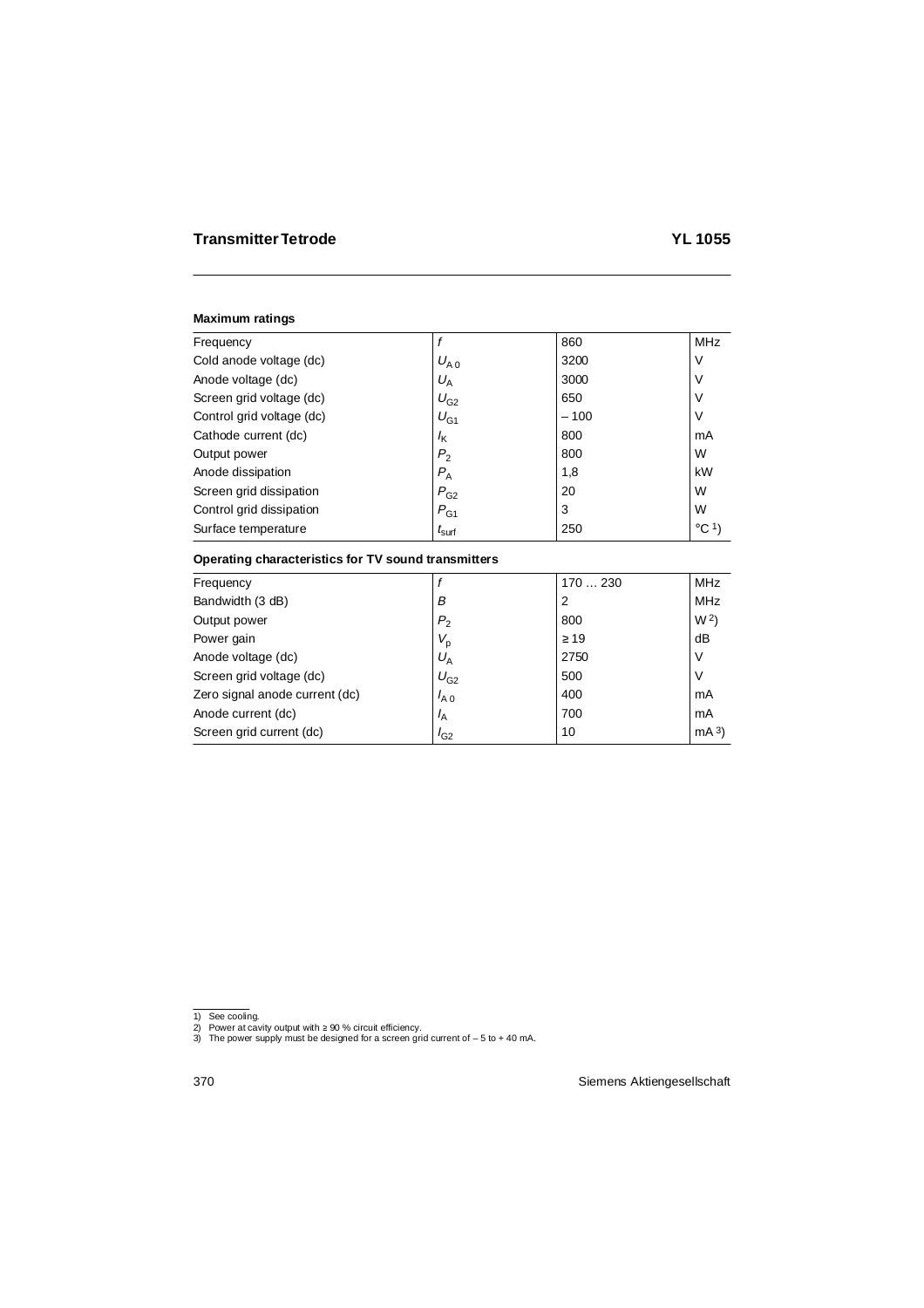| Frequency                       |                  | 170230      | 470790      | 790860    | <b>MHz</b>      |
|---------------------------------|------------------|-------------|-------------|-----------|-----------------|
| Bandwidth (1 dB)                | В                | 8,5         | 8,5         | 8,5       | <b>MHz</b>      |
| Output power, sync. level       | $P_{2,SY}$       | 220         | 220         | 220       | W <sub>1</sub>  |
| Power gain                      | $V_{\sf p}$      | $\geq 16.5$ | $\geq 16.5$ | $\geq 16$ | dB              |
| 3-tone intermodulation ratio    | a <sub>IM3</sub> | $\geq 58$   | $\geq$ 58   | $\geq$ 58 | dB <sup>2</sup> |
| Anode voltage (dc)              | $U_{\rm A}$      | 2500        | 2500        | 2750      | V               |
| Screen grid voltage (dc)        | $U_{G2}$         | 500         | 500         | 500       | V               |
| Zero signal anode current (dc)  | $I_{A,0}$        | 400         | 400         | 350       | mA              |
| Anode current (dc), black level | $I_A$ SW         | 500         | 500         | 450       | mA              |
| Screen grid current (dc)        | $I_{G2}$         | 10          | 10          | 10        | mA <sup>3</sup> |
|                                 |                  |             |             |           |                 |

#### **Operating characteristics for TV translators with combined vision/sound transmission**





- 1) Power at cavity output with 85 % circuit efficiency.
- 2) Measured in accordance with specification FTZ 176 Pfl 2 of the German Telekom with distortion-free input signal;

 $f_{\rm B}$ : – 8 dB,  $f_{\rm SB}$ : – 16 dB,  $f_{\rm T}$ : – 10 dB.<br>3) The power supply must be designed for a screen grid current of  $-5$  to  $+20$  mA.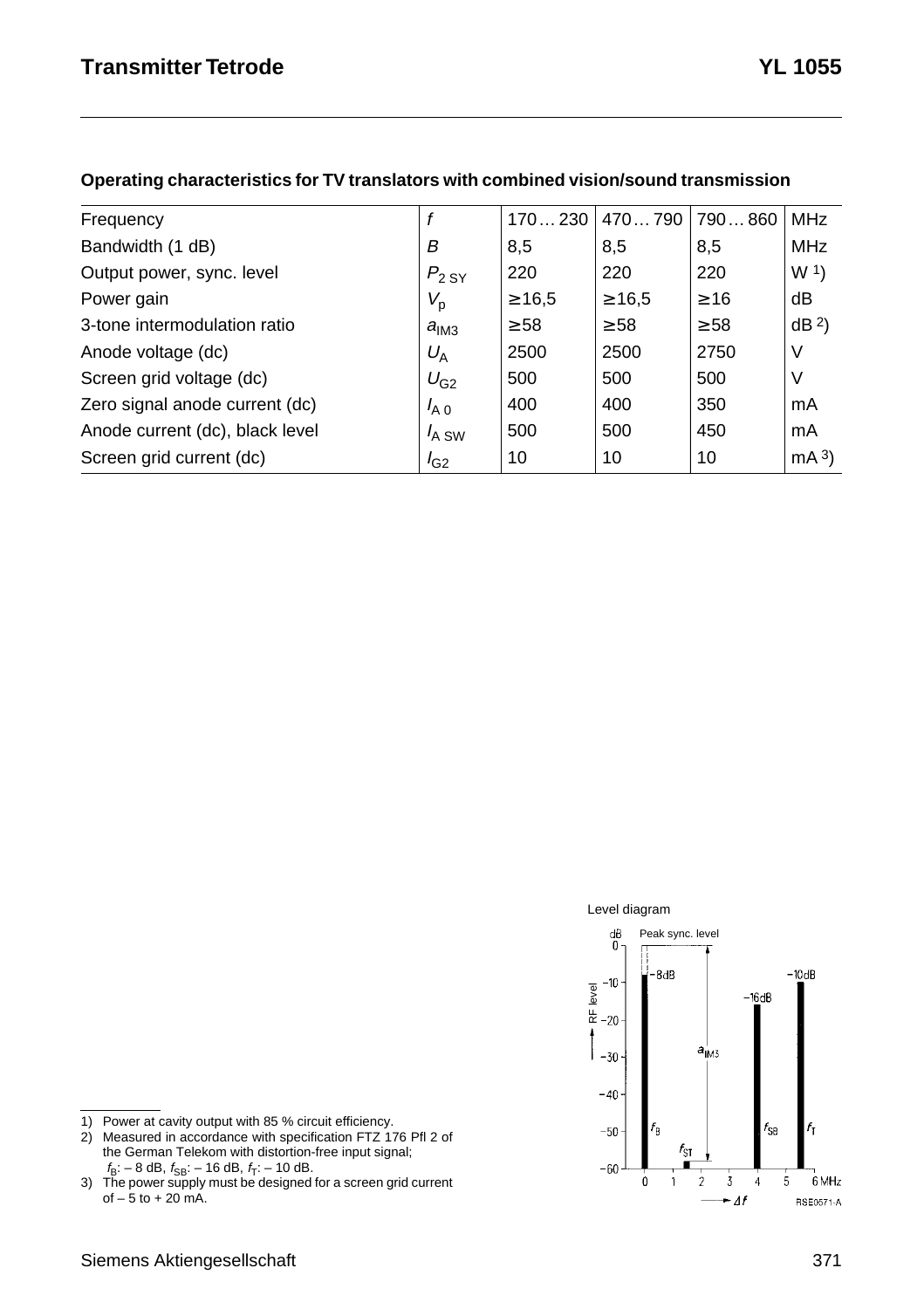# **Tube mounting**

Sufficiently flexible spring-finger contacts must be used to connect the tube. Suitable contact rings are available as accessories. The reference edge (control grid terminal, see dimensional drawing) also serves as stop edge.

If the tube is to be clamped to the socket in order to prevent it from jumping out of the latter, the clamping pressure may only have an effect on the stop edge.

The tube can be mounted as required.

#### **Recommendations on power supply dimensioning for linear amplifiers**

For the generation of the control grid voltage we recommend a constant voltage source since the linearity of performance deteriorates if a cathode resistor is used.

At drive with modulated signal, a rectifying effect is produced by the quadratic component of the tube transfer characteristic and the anode or cathode current contains video frequency components with frequencies up to 5,5 MHz. Therefore, the cathode/grid path as well as the anode power supply must be sufficiently blocked and free of resonances for the entire video frequency range to prevent reactive effects on the intermodulation of the amplifier. Experience has shown that an electrolytic capacitor of 10  $\mu$ F to 50  $\mu$ F is necessary between control grid and cathode. For screen grid and anode power supply a capacitor of 0,1 µF up to some µF is recommended.

# **Forced-air cooling**

The minimum air flow rate required for max. anode dissipation is given in the cooling air diagram, valid for 45 °C inlet temperature at a normal air pressure of 1 bar (sea level). The cooling air is supplied from the electrode terminal side. For further details on forced-alr cooling refer to "Explanations on Technical Data".

# **Safety precautions**

The section "Safety precautions" under "Explanations on Technical Data" describes how the tube is to be protected against damage due to electric overload or insufficient cooling. A copper wire with 0,10 mm diameter should be used to test the anode overcurrent trip circuit.

The use of a tube fuse RöSich2/RöSich9 is recommended to protect the anode against thermal overload. In conjunction with a pull switch RöKt11 it disconnects the voltages at the tube in case of overload (see accessories).

A protective gap shall be provided between screen grid and cathode to protect the control grid and the cathode against damage in case of spark-over from the side of the anode.

In addition, a limiting circuitry is recommended for screen grid protection.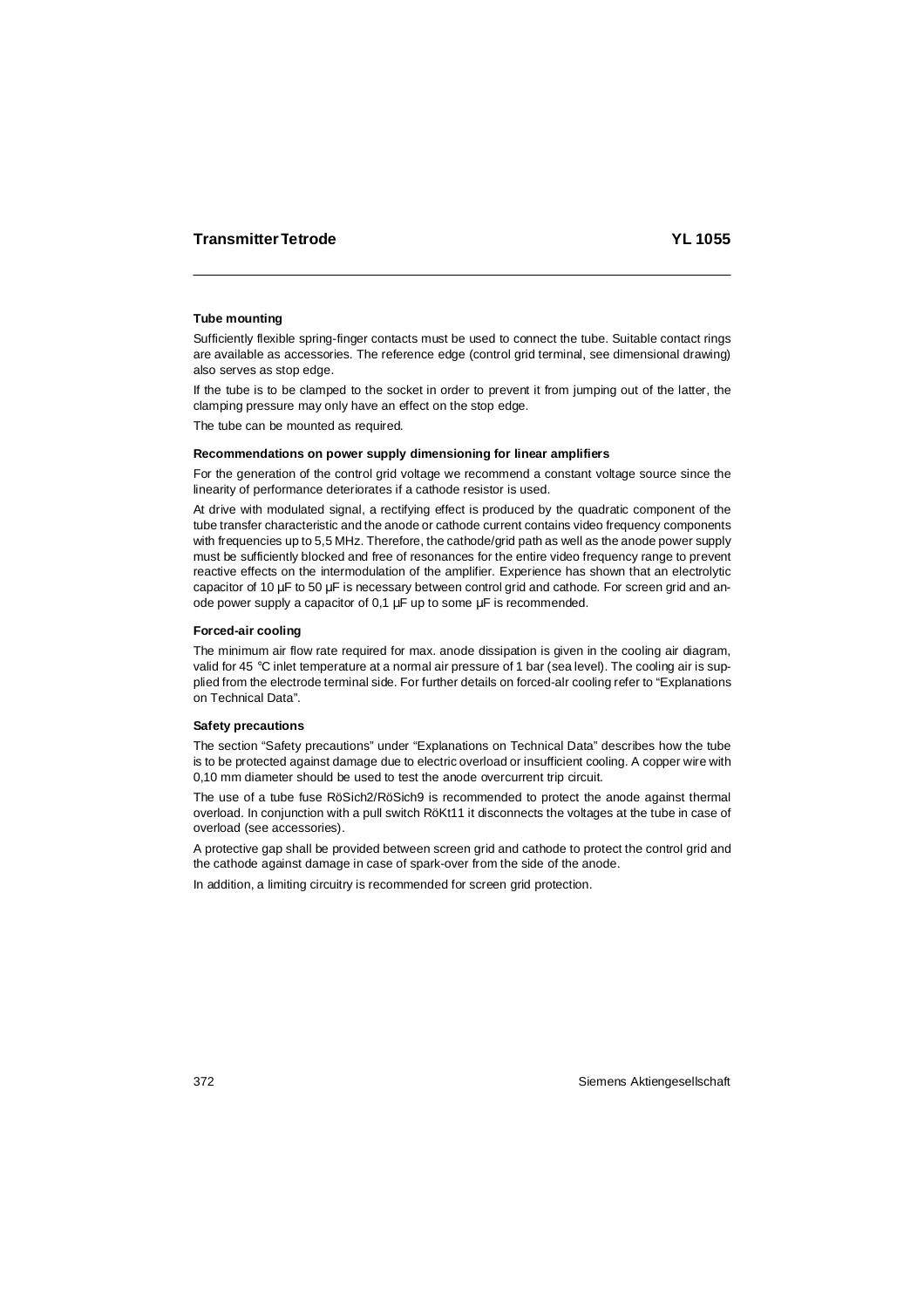# **Cooling air diagram**



The cooling air is supplied from the electrode terminal side.

Air pressure = 1 bar  $t_1 = 45$  °C